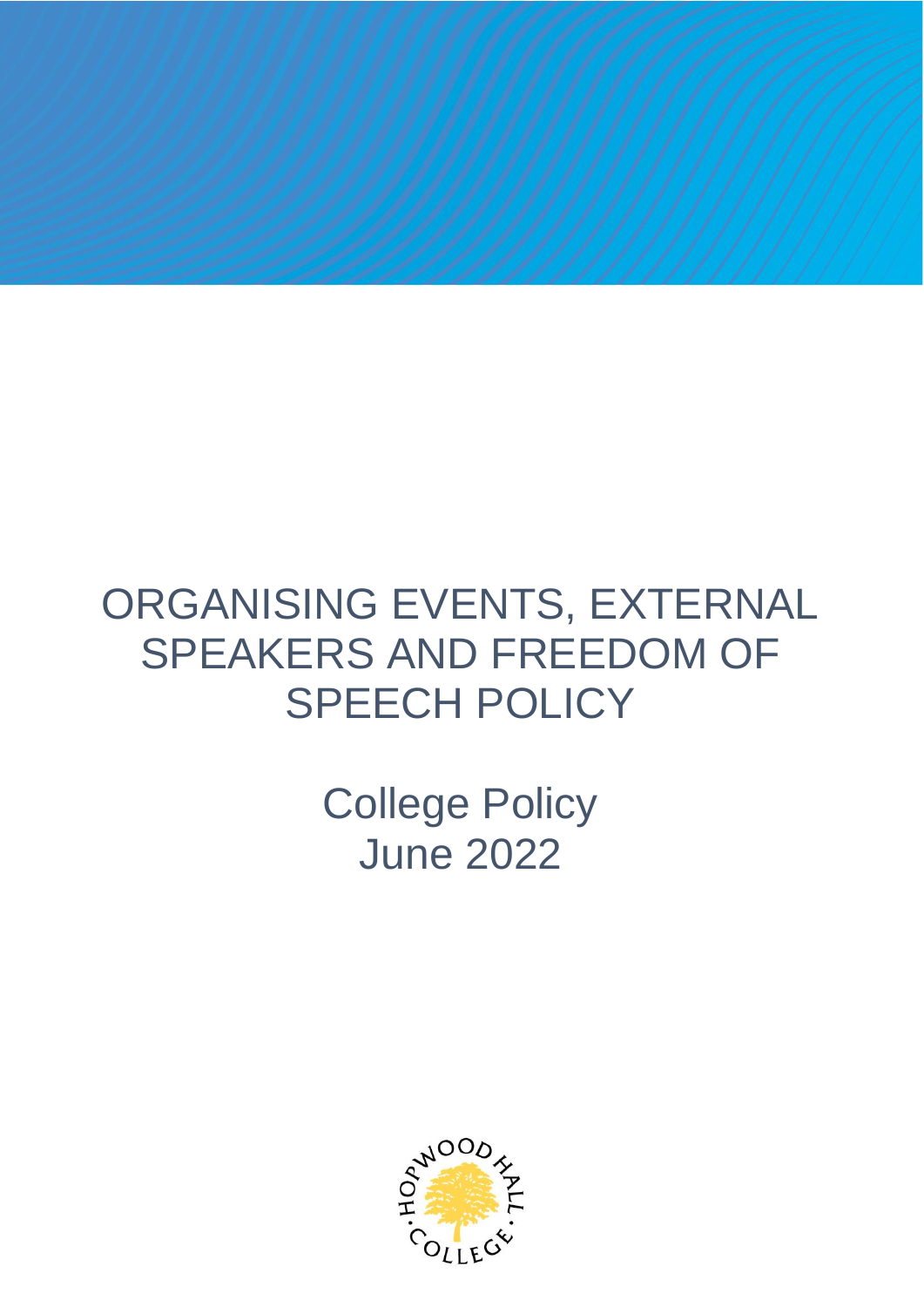#### **CONTENTS**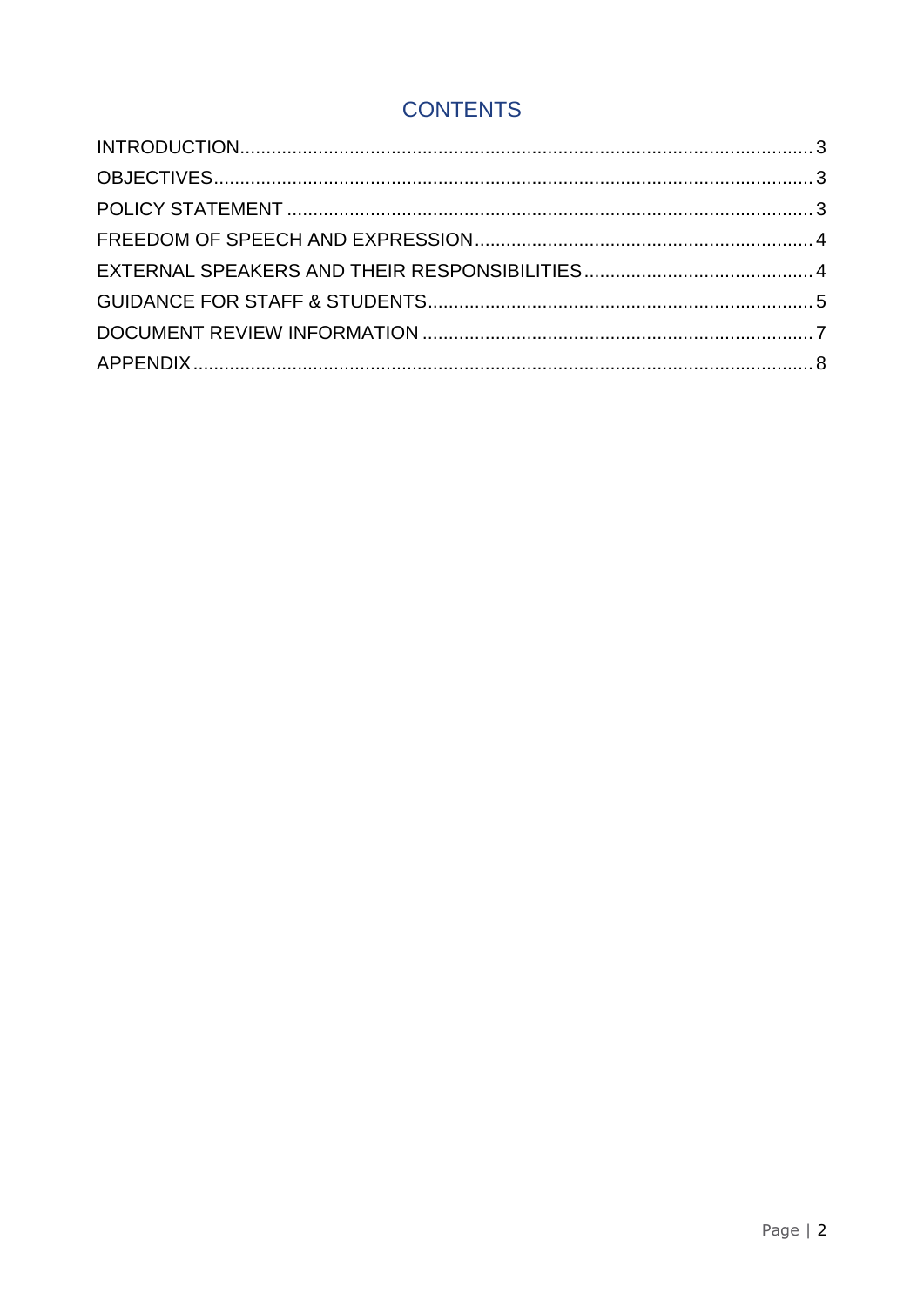#### <span id="page-2-0"></span>INTRODUCTION

Hopwood Hall College is committed to creating an environment where everyone is treated with dignity and respect and where diversity is valued. This policy outlines the procedures relating to all events held at the college which may involve the use of external speakers.

It also details the College approach to ensuring that we protect both staff and students and the reputation of the college whilst following statutory guidance. This policy is written with reference to the Prevent Duty contained within Section 26 of the Counter Terrorism and Security Act 2015. The Duty states that specified authorities including Further Education Colleges, in the exercise of their functions, must have "due regard to the need to prevent people from being drawn into terrorism". This must be read in conjunction with the Safeguarding and Child Protection Policy, Equality, Diversity and Inclusion Policy, Learner Engagement Strategy and Prevent Strategy.

#### <span id="page-2-1"></span>**OBJECTIVES**

The objectives of this policy are to:

- Provide a supportive, inclusive and safe space for staff and students;
- Provide clearly defined and effective procedures to ensure that the law is upheld:
- Provide an environment where freedom of expression and speech are protected balanced with the need to ensure that our community is free from harm and that incitement to hatred is never acceptable;
- Collaborate with others to reach sound, evidenced judgments about proposed external speakers ensuring that the College can meet their legal obligations;
- Encourage and provide a balance of opinion at any discussions or debate;
- Communicate to all staff, volunteers, staff and visitors, that it is our mutual responsibility to comply with Equality & Diversity and safeguarding and that both the college and the individual can be held liable if they contravene the law;
- Provide clear instructions for organising an event with external contribution e.g. speaker, representatives, activities, film and guidance for researching an external speaker.

This policy applies to all members of the college community including those working on behalf of the college e.g. agency staff, volunteers and contractors. The policy covers all staff and students and any person or organisation who wishes to hold an event on college premises.

#### <span id="page-2-2"></span>POLICY STATEMENT

This policy will not discriminate either directly or indirectly against any individual on grounds of sex, race or ethnicity, sexual orientation, religion or belief, age, disability, inclusion need, gender identity, socio-economic status or any other protected characteristic.

This Policy is not directed to any specific ideology, religion, religious groups or faiths, or at the proponents of any other sets of belief. The aim is to ensure that the college is able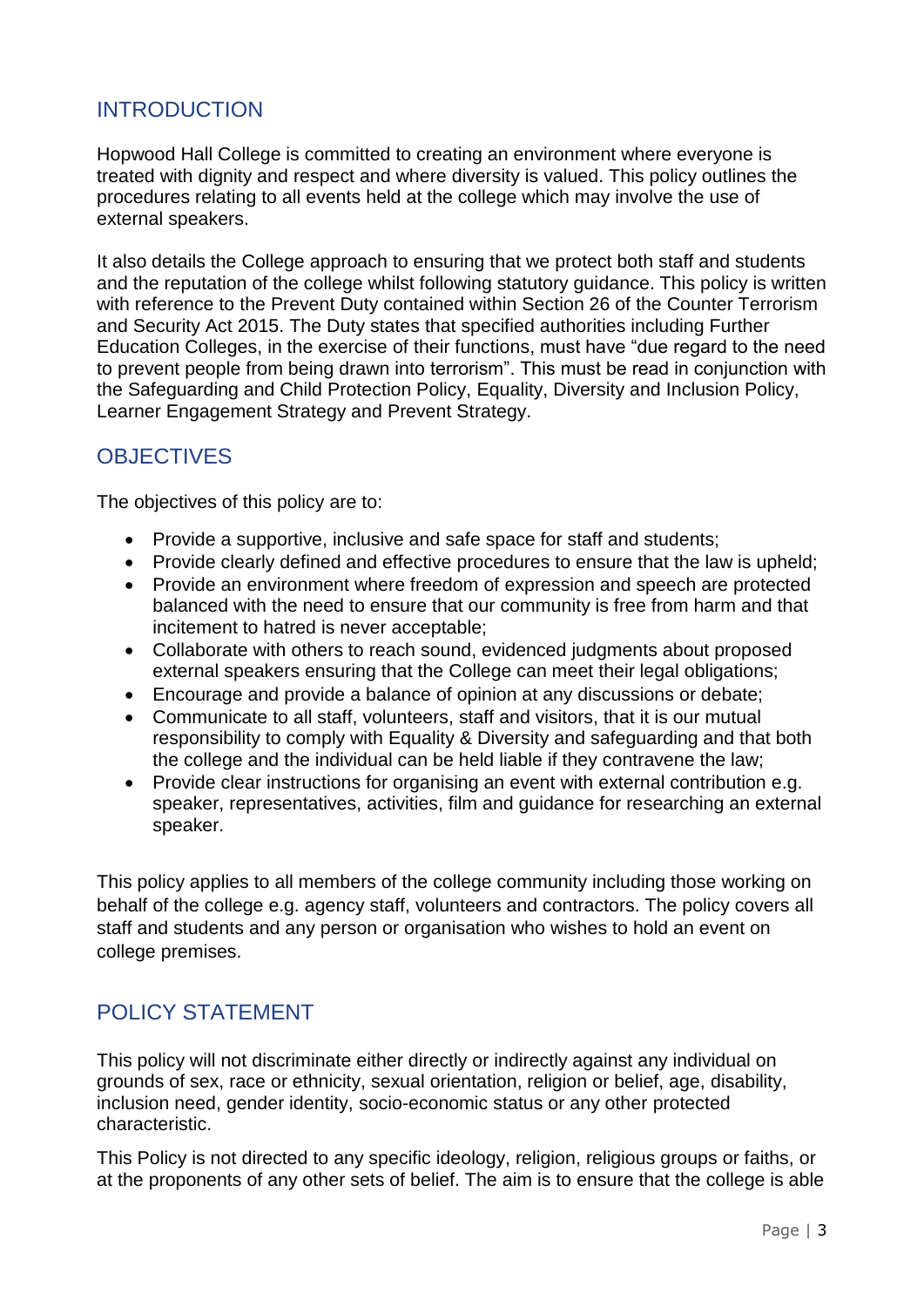to monitor, manage and deal effectively with the threat posed by any individual or group of individuals engaging in activities that are against the law and the college values. The college commits to the promotion of cohesion and inclusion within the college community which does not allow any particular individual or group of individuals to be marginalised, stigmatised or excluded from college life.

### <span id="page-3-0"></span>FREEDOM OF SPEECH AND EXPRESSION

Freedom of expression and speech are basic human rights that are protected by law. Freedom of speech and freedom of expression are not absolute freedoms but freedoms within the law. College and Universities have a history of being open to debate and ideas with students at the forefront of pushing the limits of freedom of expression. 'Academic freedom' is a term used to describe the law that allows for open and honest debate in an academic context.

However, the College has a duty to ensure the safety and welfare of its staff, students and communities. The freedom to express views needs to be balanced with the need to secure freedom from harm for students and communities. We want all of our events, activities and initiatives to be safe; without risk to the reputation of the College; and within the law.

Sometimes an external speaker or their topic of discussion has the potential to go against the college values and our conditions for a safe event. We're committed to working together with event organisers and in some cases, external speakers themselves, to make sure that we reach a judgement that is reasonable, informed and within the law.

### <span id="page-3-1"></span>EXTERNAL SPEAKERS AND THEIR RESPONSIBILITIES

An external speaker or visitor is used to describe any individual or organisation who is not a student or staff member at Hopwood Hall College or one of its contracted partners and who has been invited to speak to students and/or staff. This includes any individual who is a student or staff member from another institution. It also includes the main contact from any external venue hire client who is paying or has agreement to use the College facilities.

An event is any event, presentation, visit, activity or initiative organised by a student group/society, individual or staff member that is being held on the College premises (including its business units and sports facilities) or where the College is being represented by a stand on non-College premises e.g. at an exhibition, college event or fair. It also includes events where external speakers are streamed live into an event or a pre-recorded film is shown. It also includes activity being held on College premises but organised by external venue hire clients.

All speakers or visitors should be made aware by the person or group arranging the event (by referring visitors to this policy on the College website) that they have a responsibility to abide by the law, the College values and its policies including that they:

Must not advocate or incite hatred, violence or call for the breaking of the law;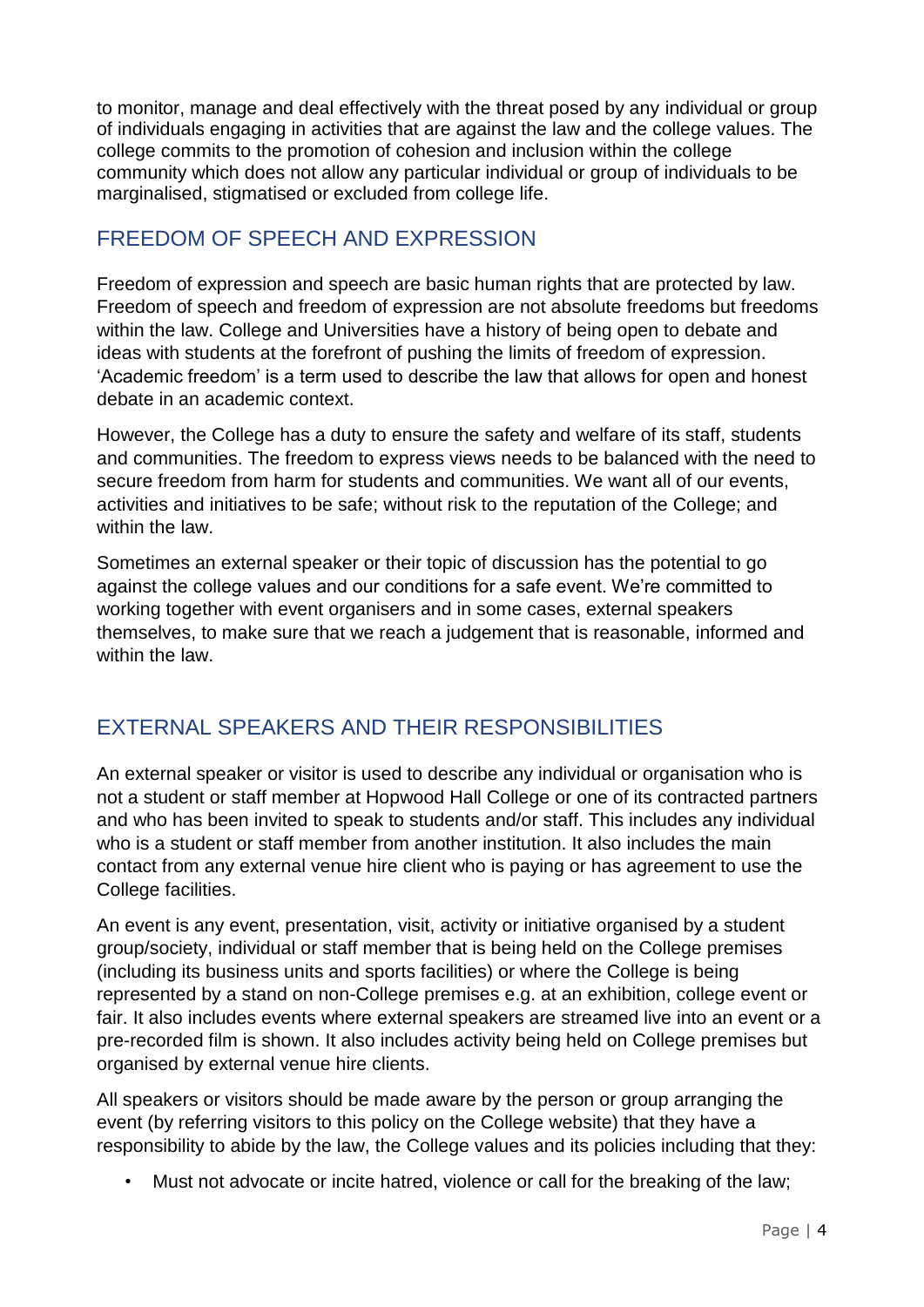- Are not permitted to encourage, glorify or promote any acts of terrorism including individuals, groups or organisations that support such acts;
- Must not spread hatred and intolerance in the community and thus aid in disrupting social and community harmony;
- Must be mindful of the risk of causing offence to or seek to avoid insulting other faiths or groups, within a framework of positive debate and challenge;
- Follow the guidance for the multi-faith prayer rooms which is for individual religious and spiritual observance and not for collective prayer;
- Are not permitted to raise or gather funds for any external organisation or cause without express permission of the College (available from the Senior Leadership Team).

Hopwood Hall College reserves the right to audit any events or sessions booked at the college to ensure that they are compliant with this policy.

#### <span id="page-4-0"></span>GUIDANCE FOR STAFF & STUDENTS

Centre Directors, Programme Managers, Wider Management Team, Senior Leadership Team, Principal, Executive Director, Head of Marketing and Communications, Equality, Diversity and Inclusion Manager and the Safeguarding and Welfare Manager or relevant line manager must be informed of any events by their direct reports that involve external speakers through this procedure.

No event involving any external speakers may be publicised or considered confirmed until the speaker has been cleared through the procedure detailed in this policy. This includes advertisement through any social media platform.

Hopwood Hall College reserves the right to cancel, prohibit or delay any event with an external speaker if the policy is not followed or if health, safety and security criteria cannot be met.

Any room booking/ event organisation with an external speaker involved must be made no later than 14 days before the date of the event. This is to allow for the organiser to have made adequate safeguarding checks as well as allowing time for alterations to the event if necessary. Any request made outside of this timeframe will be rejected unless there are extreme extenuating circumstances.

The individual/group organising an external speaker should conduct brief research into the proposed speaker. If in doubt as to the suitability of a speaker, they should refer the decision to the Equality, Diversity and Inclusion Manager or a member of SLT. Reasons for doubt could be (but are not restricted to) the following:

Any person or group on/or linked to the UK Government list of proscribed terror organisations https://www.gov.uk/government/publications/proscribed-terror-groupsororganisations--2;

Talks by organisations generally considered to be extremist;

• Where the speaker or event contravenes the law relating to, but not limited to, terrorism, public disorder, violent, threatening or abusive conduct, conduct inciting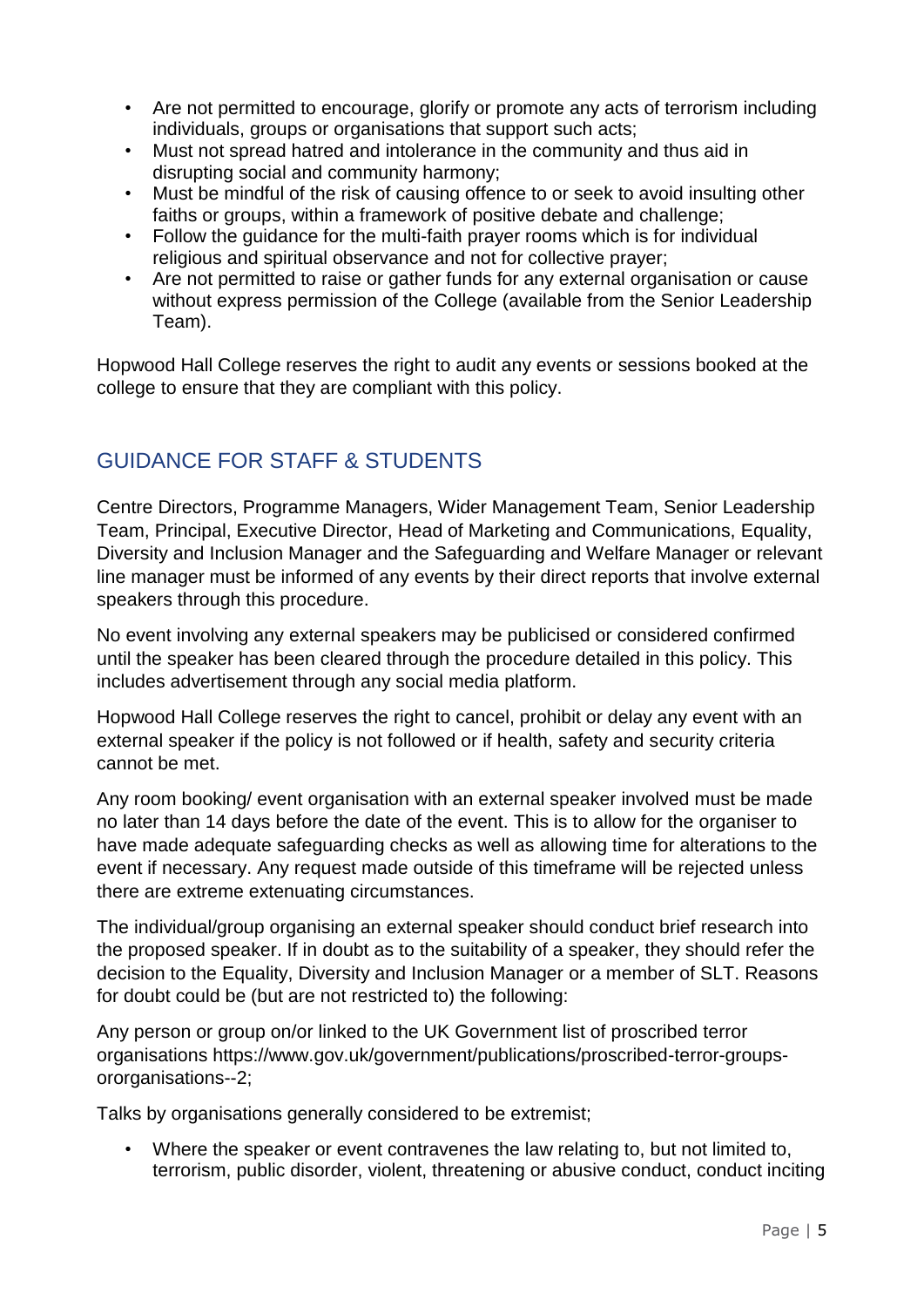racial or religious or other form of hatred, discrimination, defamation, harassment or trespass;

- A speaker who is known to have spoken previously at another institution on a topic that has caused fear or intimidation of students or staff;
- A speaker accepted in mainstream as being highly controversial;
- A link or links to any person or group that has been connected with any controversy of a negative or positive nature;
- A speaker who has significant profile and attracts a following that could create crowd control and health and safety issues;
- Where the topic of discussion is against the college values;
- A speaker from a political party during an election purdah;
- Incite those attending to commit a criminal act or give rise to a breach of peace;
- Where the event could cause damage to property or risk of harm or injury to others or that it would adversely affect the student experience.

In the event of referral, one of the following decisions will be made:

- To not permit the event with the external speaker to go ahead
- To not permit the external speaker to attend the event (if it is a wider event)
- To fully permit the event with the external speaker to go ahead unrestricted
- To permit the event with the external speaker to go ahead on the basis of regulatory steps designed to reduce risk. These may include observation; independent filming; the inclusion of opportunities to debate or challenge the view being held.

In making recommendations, the college may consult on a wider basis with key partners including the Counter Terrorism Police North West (CTPNW) or the Prevent Steering Group and risk will be assessed on the following basis:

- The potential for any decision to limit freedom of speech;
- The potential for the event going ahead to cause reputation risk to the College;
- The potential for the speaker's presence on site to cause fear or alarm to students or members of staff AND/OR to give rise to breach of peace.

The External speaker declaration form (See Appendix) should be completed and forwarded to the relevant Manager no later than 14 days before the planned event. The completed form should be forwarded to Facilities / Administration for logging as a central record.

Managers are responsible for ensuring that their staff team and students are aware of and support the policy.

#### GUIDANCE FOR EXTERNAL STAKEHOLDERS

All bookings for events must be made through the Facilities Team and logged in the SLT calendar. The Sports Arena will manage the bookings for the Sports Arena and will be responsible for ensuring that clients are made aware of this policy.

The Facilities Team will make external venue hire clients aware of this policy and request details of any external speakers, presentations etc that they are bringing in. This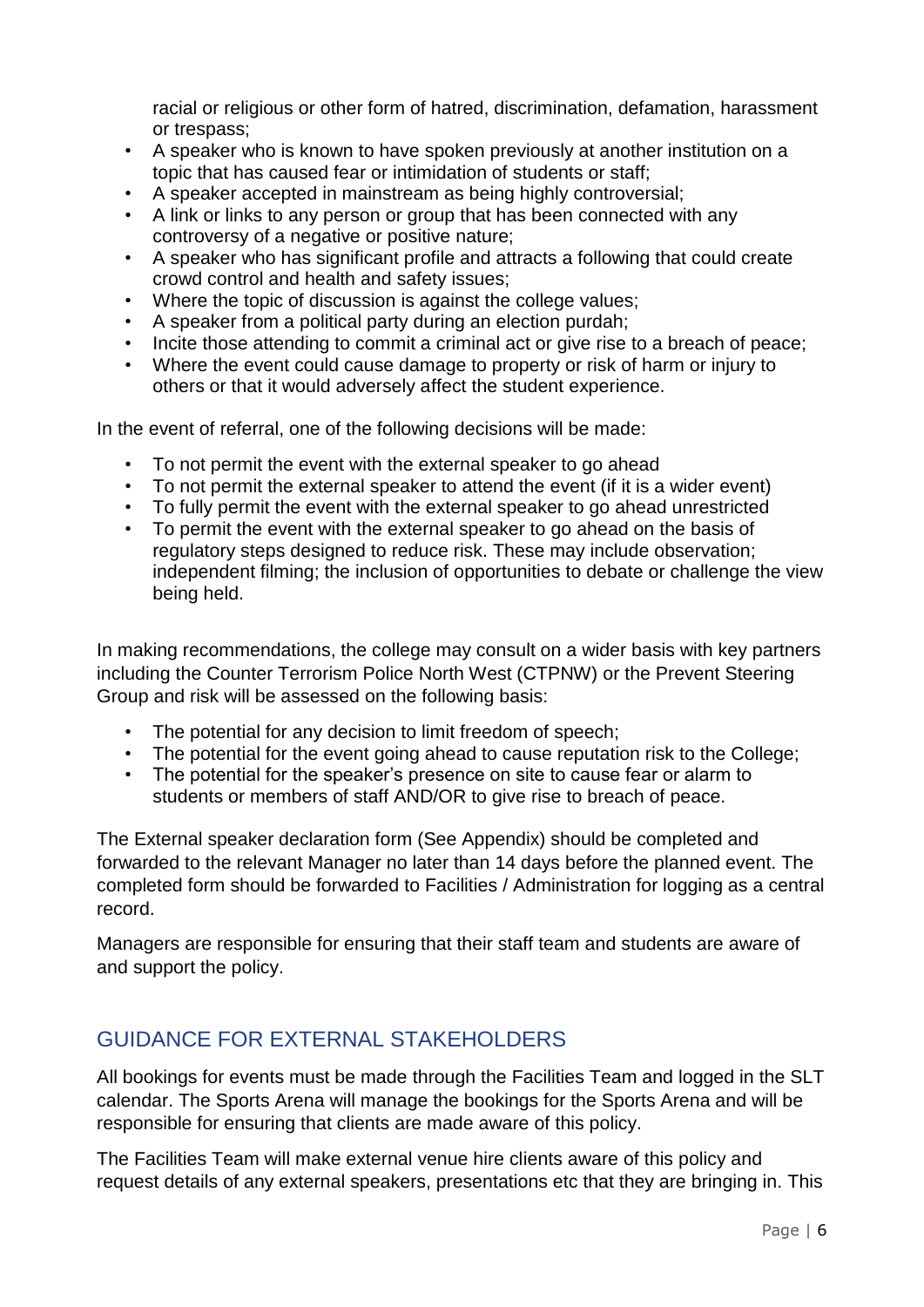information should be provided no later than 12 days before the booking goes ahead. An agenda or outline of the session would be sufficient in outlining the purpose and content of the event.

A statement of this policy will be made available for Venue Hire Clients and they will also be signposted to the website for the policy. The policy will be proactively shared where the event hire clients are regular users of the college facilities.

The event's organiser(s) must ensure that nothing is done to advertise, publicise or promote the event through any channel unless and until permission for the use of venue is confirmed. Failure to comply with this requirement may result in permission being automatically withheld. The organiser must immediately inform the Facilities Team of any changes to the event or speakers that are contrary to this policy as this may require a reassessment.

Hopwood Hall College reserves the right to cancel, prohibit or delay any venue hire booking with external speakers if the policy is not followed, requested information not produced or if health, safety and security criteria cannot be met.

Hopwood Hall College reserves the right to audit any events or sessions booked at the college to ensure that they are compliant with this policy. The Facilities Team may also refer to a member of SLT or the Equality, Diversity and Inclusion Manager for guidance on the appropriateness of the event and / or speakers.

If in doubt as to the suitability of speakers, the Facilities Team should refer the decision to Equality, Diversity and Inclusion Manager or the Head of marketing and Communications or a member of SLT.

In the event of referral, one of the following decisions will be made:

- To not permit the event with the external speaker to go ahead
- To not permit the external speaker to attend the event (if it is a wider event)
- To fully permit the event with the external speaker to go ahead unrestricted
- To permit the event with the external speaker to go ahead on the basis of regulatory steps designed to reduce risk. These may include observation; independent filming; the inclusion of opportunities to debate or challenge the view being held.

Monitoring of this policy will be carried out by the Head of Facilities and Risk Management and Equality, Diversity and Inclusion Manager who will report to SLT and the Equality and Diversity Steering Group who have oversight under the Prevent Strategy.

#### <span id="page-6-0"></span>DOCUMENT REVIEW INFORMATION

Policy Date: June 2022 Policy Author: Caroline Street Date of SLT Sign Off: 20<sup>th</sup> June 2022 Equality Impact Assessment Completed? **Yes** / No Equality Impact Assessment Date: 27/05/2022 Next Policy Review Date: May 2024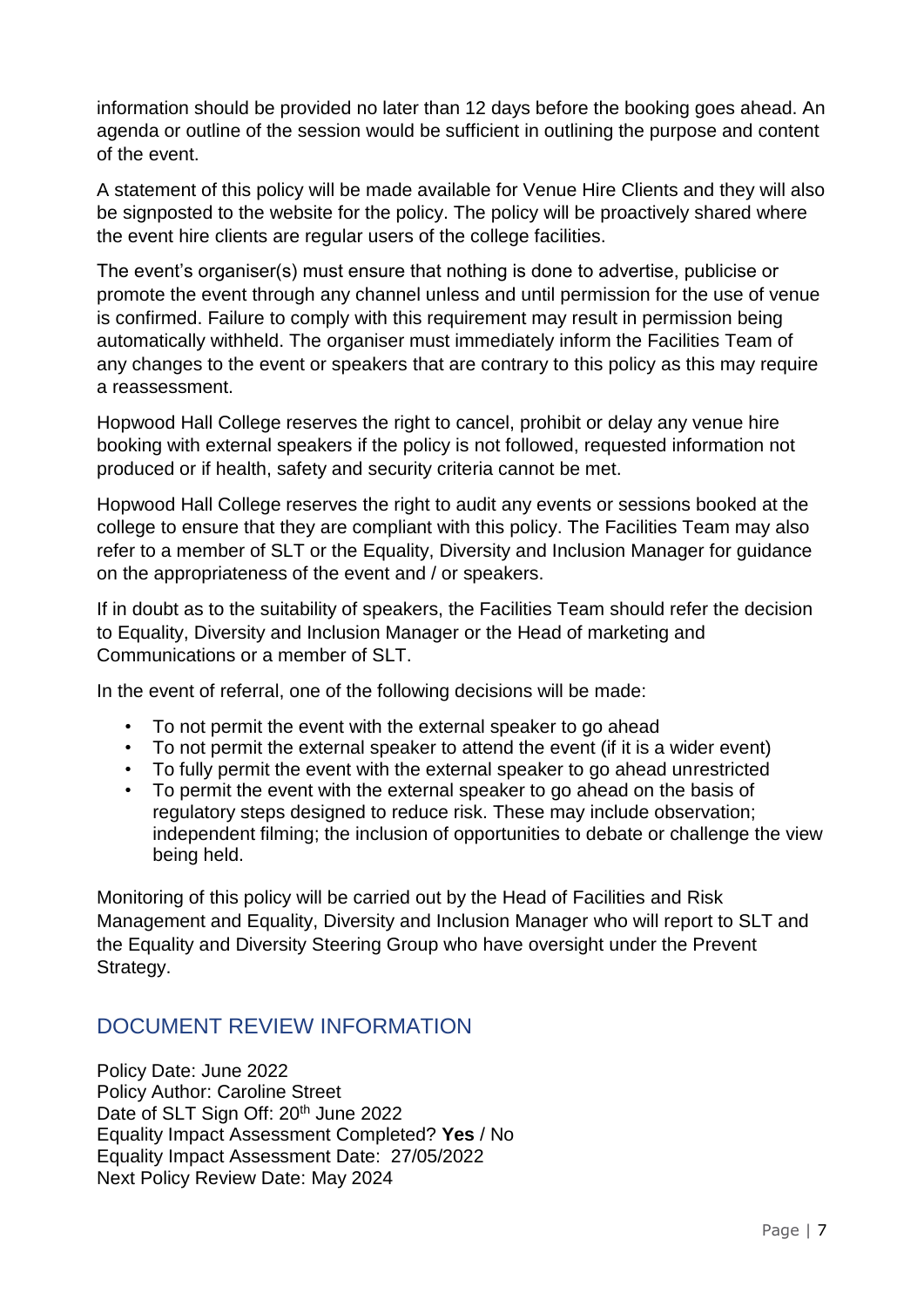#### <span id="page-7-0"></span>APPENDIX

**Contact**

# **Booking Request Form**



| Email:                                                                                                                                                                                                                                                                                                                                                                                                                                                                                                                                                               |                                                                                                                                                                                                                                                                                                                                                                                                                                                                                                                                                                                      |
|----------------------------------------------------------------------------------------------------------------------------------------------------------------------------------------------------------------------------------------------------------------------------------------------------------------------------------------------------------------------------------------------------------------------------------------------------------------------------------------------------------------------------------------------------------------------|--------------------------------------------------------------------------------------------------------------------------------------------------------------------------------------------------------------------------------------------------------------------------------------------------------------------------------------------------------------------------------------------------------------------------------------------------------------------------------------------------------------------------------------------------------------------------------------|
|                                                                                                                                                                                                                                                                                                                                                                                                                                                                                                                                                                      | Top of Form                                                                                                                                                                                                                                                                                                                                                                                                                                                                                                                                                                          |
| <b>Rochdale</b>                                                                                                                                                                                                                                                                                                                                                                                                                                                                                                                                                      | <b>Middleton</b>                                                                                                                                                                                                                                                                                                                                                                                                                                                                                                                                                                     |
| Conference Room BG01 and the Lecture Theatre<br>BG01 is situated on the ground floor in the Benjamin Rudman<br>Building. It can accommodate 25 delegates conference style<br>and up to 35 theatre style. The room has full presentation<br>facilities and a flipchart.<br>The Lecture Theatre is situated on the 3rd floor of the Benjamin<br>Rudman Building. It has fixed seating for 99 with fold away<br>writing tables attached to the chairs. The room has full<br>presentation facilities, a flipchart and has air conditioning.<br>Car parking is available. | <b>Middleton Campus - Henry West Conference Rooms</b><br>There are two adjacent conference rooms situated on the<br>ground floor of the Henry West building. Each room can<br>accommodate 22 delegates in conference style, up to 40<br>theatre style and 30 island style.<br>There is a partition wall between these rooms which can be<br>opened up to provide a larger venue. This can then hold 90<br>theatre style and 40 conference style 70 island style<br>Each room has full presentation facilities, flipcharts and have air<br>conditioning.<br>Car parking is available. |
|                                                                                                                                                                                                                                                                                                                                                                                                                                                                                                                                                                      | Bottom of Form                                                                                                                                                                                                                                                                                                                                                                                                                                                                                                                                                                       |

**Date the room is required:** ……………………………………………………………… if multiple dates are required please give details below or attach a separate sheet.

**Time the room is required:** Start: ………………………………… End: ……………………………………..

**Please note the start and end time includes your set up and vacation time. Number of people attending:** (approx. number at time of booking) ………..

**Nature of the booking, ie, training, meeting:** …………………………. …………………………………………………………………………

**Set up required:** ………………………………………………………. ……………………………………………………………………………….

|  | Conference |  |  |
|--|------------|--|--|
|  |            |  |  |
|  |            |  |  |
|  |            |  |  |
|  |            |  |  |



|   | I | K. |   |
|---|---|----|---|
| ì |   |    |   |
|   |   |    |   |
|   |   |    |   |
| ٦ |   |    | l |

Theatre



| Top of Form                           |                                                           |
|---------------------------------------|-----------------------------------------------------------|
| <b>IT assistance required: Yes/No</b> | If yes please give details.                               |
|                                       | Bottom of Form                                            |
| <b>Refreshments required:</b> Yes/No  | If yes please give details (including times to be served) |
| Additional details:                   |                                                           |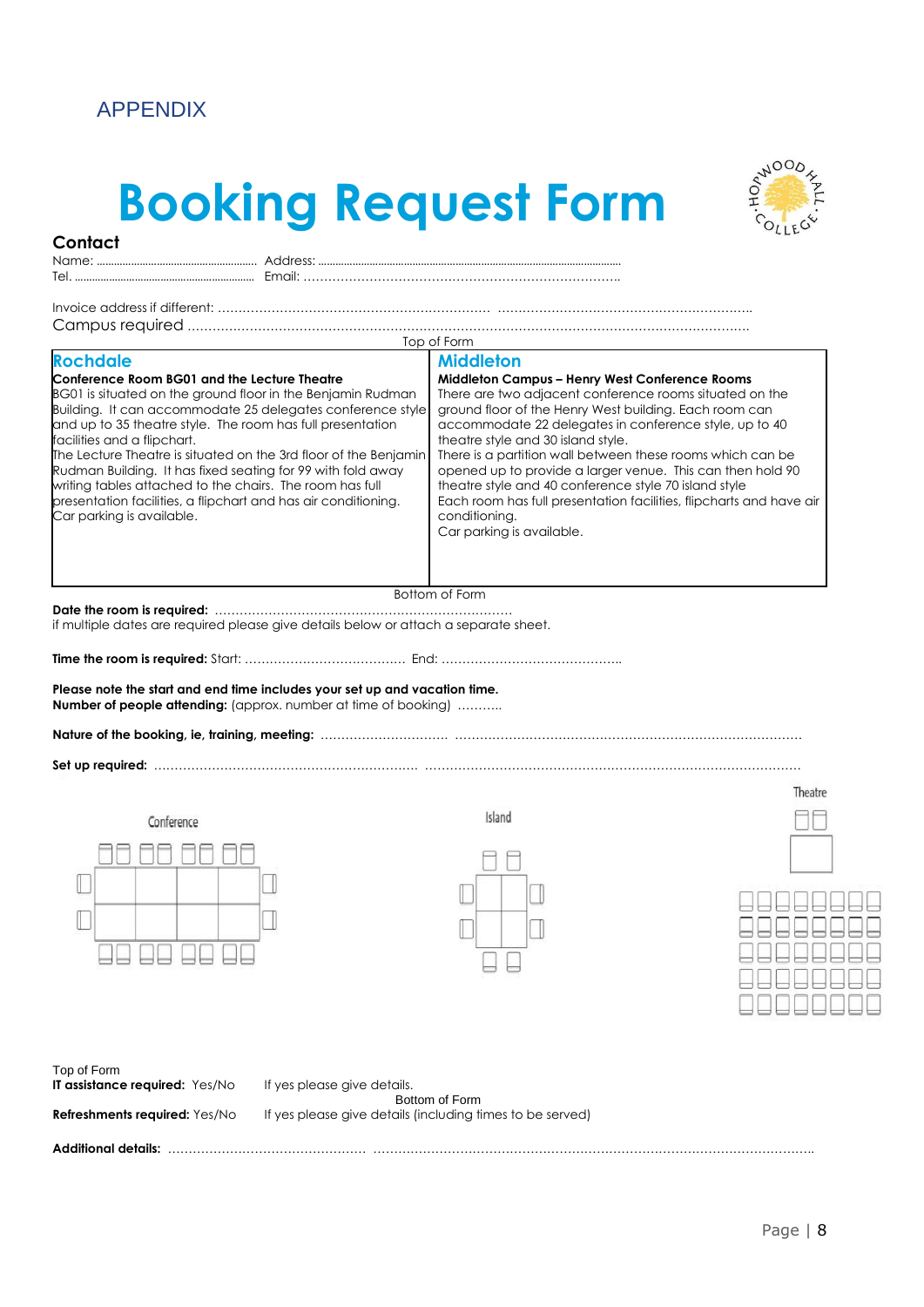# External Speakers Form

This form should be completed and sent to the Facilities Team or line manager for approval for the use of external speakers in Hopwood Hall College.

By completing this form, you agree to follow the guidelines set out by the college in relation to the use of external speakers and holding of events on college premises, the college values and its equality, diversity, inclusion, safeguarding and commitment to British Values.

| <b>Event Title:</b>                                                                                                                               |                                                                                                               |
|---------------------------------------------------------------------------------------------------------------------------------------------------|---------------------------------------------------------------------------------------------------------------|
| Proposed Timing and Location of Event/workshop:                                                                                                   |                                                                                                               |
| Date Start time End time:                                                                                                                         |                                                                                                               |
| Organiser's full name:                                                                                                                            |                                                                                                               |
| Organisers contact details:<br>(Status e.g. staff; contact email, website, postal<br>address and telephone)                                       |                                                                                                               |
| What is the target audience and how many people are<br>likely to attend:                                                                          |                                                                                                               |
| Proposed Speaker's at the Event:<br>Please give details of <b>all</b> speakers and panel members<br>including name, organisation and website URL: |                                                                                                               |
| Title of talk / debate / workshop(s) including breakout<br>sessions:                                                                              |                                                                                                               |
| Has the speaker(s) spoken at the College or other<br>educational institutions before? If yes, please provide<br>details:                          |                                                                                                               |
| Has the speaker been refused to speak at the college<br>or at any other educational establishment? If yes,<br>please provide details:             |                                                                                                               |
| Is the external company/guest acting on behalf of<br>(name of group, external body or organisation)? If yes,<br>please provide details:           |                                                                                                               |
| Is the event likely to generate media interest? If yes,<br>please provide details:                                                                |                                                                                                               |
| Does the speaker / event have any political party links<br>or messages or a religious organisation? If yes, please<br>provide details:            |                                                                                                               |
| Is there likely to be controversy or threat of disruption at<br>this event? If yes, please provide details:                                       |                                                                                                               |
| Any other details about the event that should be<br>noted                                                                                         |                                                                                                               |
| <b>Organiser's Declaration</b>                                                                                                                    | Vwe declare that the information provided here is, to the best of my knowledge, a true and accurate statement |

*of intentions and requirements.*

*I/we understand and accept that this event/workshop request is made under the provisions of the College's External speakers and Events Policy, and I/we agree to comply with stipulations for the event/workshop that permission to hold this event/workshop is granted.*

| Signature(s) |  |
|--------------|--|
| Date         |  |

*When completed, this form should be submitted for consideration by the relevant Approving Manager not less than 20 working days before the date of the proposed event/workshop*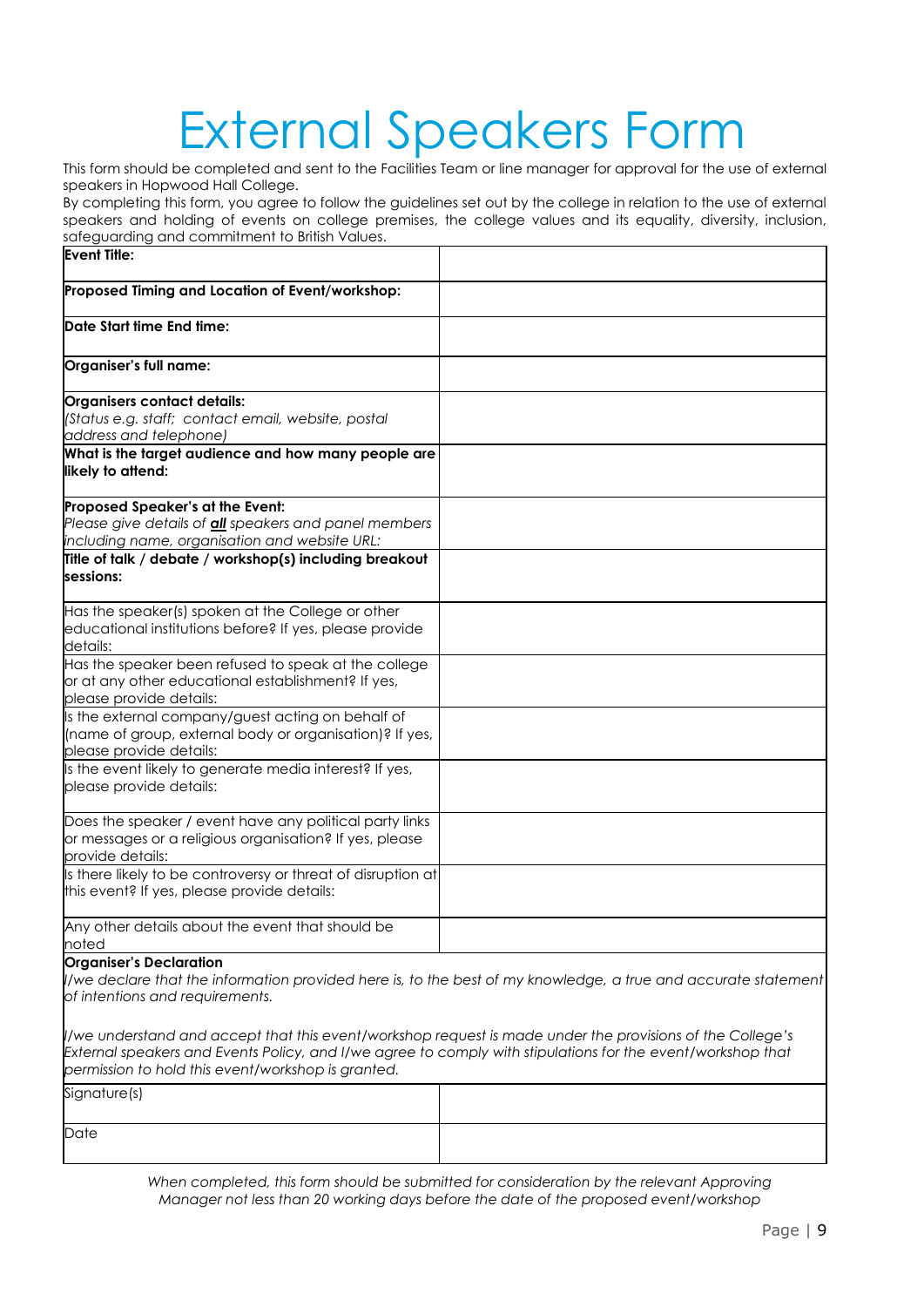## External Speakers Declaration

Hopwood Hall College has both a legal and moral responsibility to ensure that our staff and students are not exposed to views that conflict or undermine fundamental British values including those which might incite others to unlawfully discriminate against racial or gender groups or other protected characteristics or encourage acts of violence or breach our College values which are:

- **Integrity**
- Nurturing
- Enjoyment
- Ambition
- Encouraging
- Sustainability

For these reasons we ask that you read the statements below and sign the declaration at the bottom of this page. All visiting speakers to the College are be asked to complete this declaration and we trust that you understand and accept that we are acting in the best interests of our college community and that we are not making any kind of unfavourable judgement about visiting speakers or their views and opinions.

#### **Please read the declaration below. Please indicate your response to each statement and sign at the bottom.**

I confirm that I have read and understood Hopwood Hall College's External Speakers and Events Policy and agree to comply with this. **Yes/No**

I confirm that I will not incite an audience to violence, breach of the peace or racial or other hatred, and I understand that such words or actions are contrary to public order laws and as such will not be regarded as lawful speech. **Yes/No**

I confirm that I will respect the rights and freedom of others as protected by the law (for example, I must not make statements which are actionable for defamation). I will respect the freedom of speech of others and will ensure that no groups face unlawful discrimination as a result of my words or actions. **Yes/No**

I confirm my support for the College Values and the values of democracy, the rule of law, individual liberty and mutual respect and tolerance of those with different faiths and beliefs. I fully understand that freedom of speech does not extend to individuals or organisations not committed to these values. **Yes/No**

**Signed: …………………………………………………………………………………………………….. Name: ………………………………………………………………………………………………………**

**Date: ……………………………………………………………………………………………………….**

*When completed, this form should be submitted for consideration by the relevant Approving Manager not less than 14 working days before the date of the proposed event/workshop.*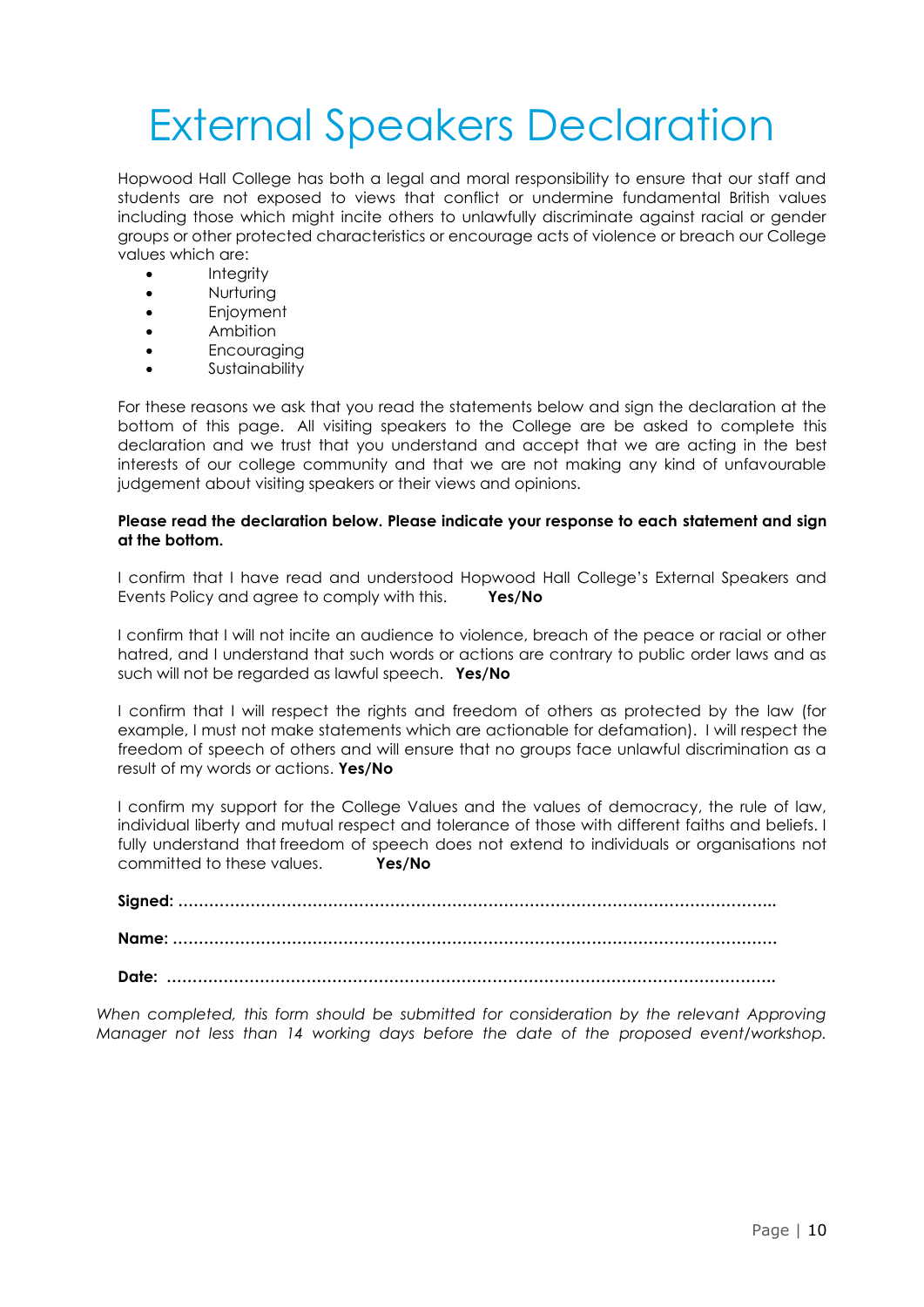#### **College Staff Use of External Speakers**